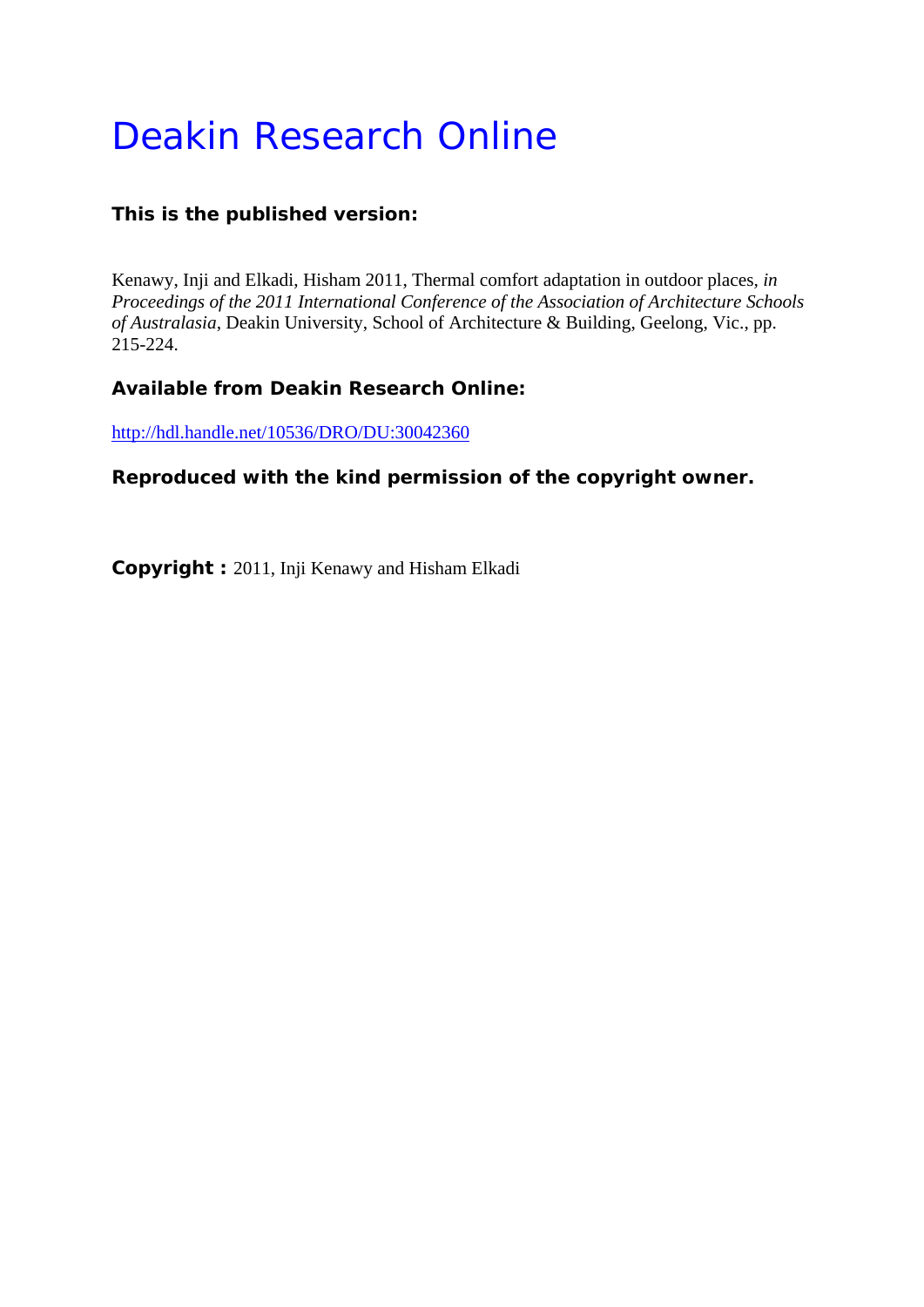#### **THERMAL COMFORT ADAPTATION IN OUTDOOR PLACES**

Inji  $\text{Kenawy}^{1}$  and Hisham Elkadi<sup>2)</sup>

<sup>1)</sup> Deakin University, Australia, *ikenawy@deakin.edu.au* <sup>2)</sup> Deakin University, Australia, [hisham.elkadi@deakin.edu.au](mailto:hisham.elkadi@deakin.edu.au)

#### ABSTRACT

The level of international migration has been growing in the last decades creating a plurality of cultures and inspiring a multicultural nature in global cities (O'Byrne, 1997; Short and Kim, 1999; Hawkins, 2006). This created new challenges in urban planning or the management of the coexistence of different people that are having different characteristics shaping their unique identity and needs in shared places. Being the urban stages where the social interactions happen, public places are considered important parts of cities (Thompson, 2002; Varna, 2009). These places can contribute to enhance the quality of life within cities, or contrarily increase isolation and social exclusion (Lo et al., 2003).

As agreed by researchers the users' state of comfort gives a good indication for how successful is the public outdoor places (Rosheidat et al., 2008; Kwong et al., 2009; Aljawabra and Nikolopoulou, 2010). In order to create a successful open space usable by all members of a community, urban designers need to satisfy their thermal comfort needs in its wider meaning according to a variety of users (Knez and Thorsson, 2006; Thorsson et al., 2007). While assessing the thermal comfort, in addition to the strong influence of the microclimatic parameters, the term thermal adaptation seems to becoming increasingly important. The thermal comfort adaption is then a considerable issue in design guidelines of outdoor environments (Nikolopoulou and Steemers, 2003).

The main aim of the research is to examine the influence of thermal adaptation and environmental attitude on participants' thermal requirements in outdoor public places. It focuses on understanding the effect of adaptation on the thermal comfort perception of immigrants. The research methodology of the research is provided through quantitative analysis of a case study. The findings of thermal comfort investigations could be applied into improving the quality of urban areas in order to increase the outdoor activities of citizens and use of outdoor places.

Keywords: Thermal comfort, Outdoor places, Thermal adaptation, Cultural diversity.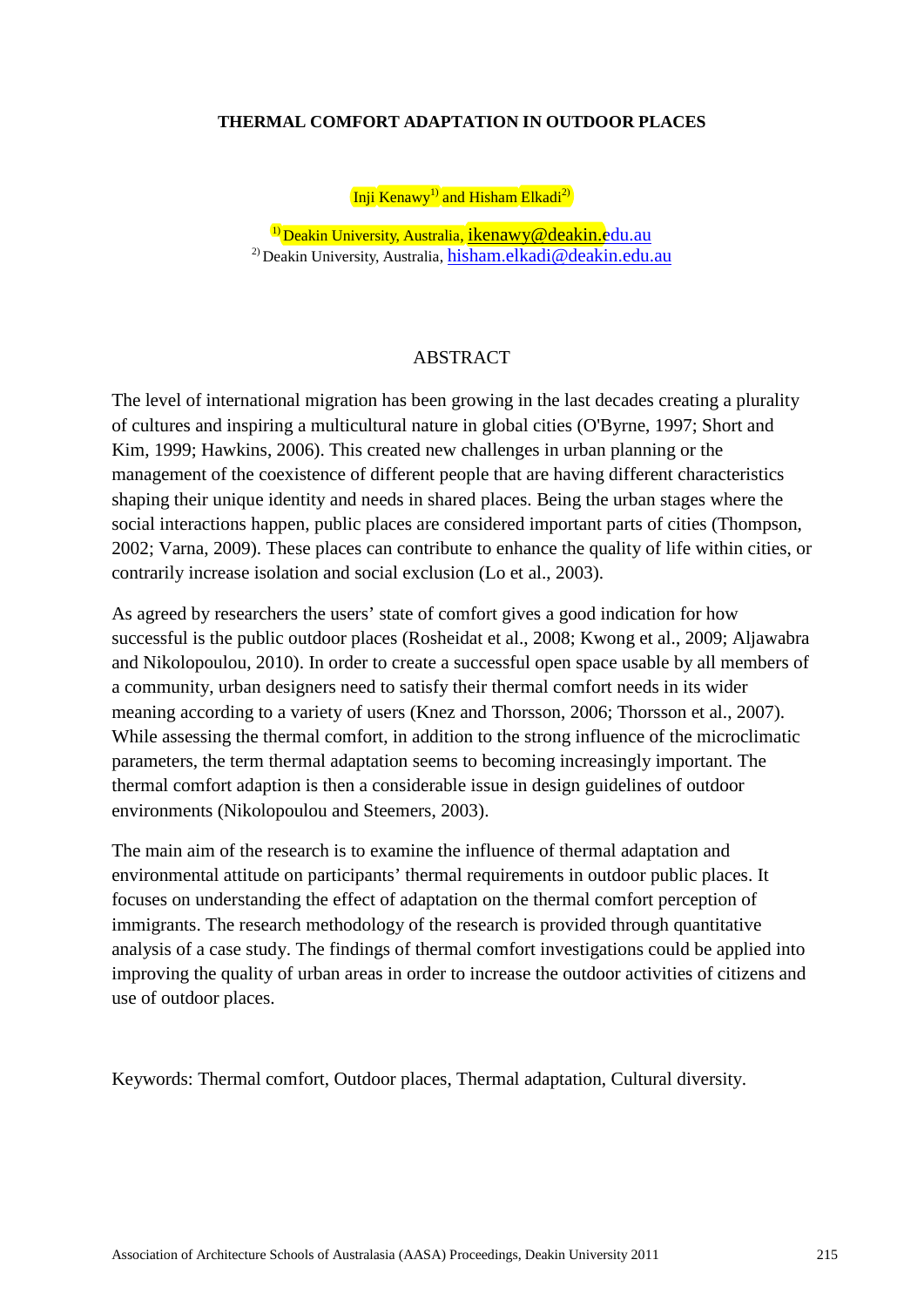#### INTRODUCTION

The public realm is believed to have a critical role in creating the intercultural city as the built environment both influences the development of cultural life and is in turn influenced by the culture of the inhabitants, builders and decision makers. The public places where greatest amount of human contact and interaction takes place, are seen as the focal point for communities. They provide potential social, ecological, health and quality of life benefits (Thompson, 2002). Especially in the multicultural cities, researchers recognized that those public places need to be inclusive, inviting and accessible so that everyone come in, understand and experience the space as theirs (Bloomfield & Bianchini, 2005; Janssens et al., 2009). The success of an urban open space is influenced by many factors. The myriad components of the physical (i.e. environmental comfort, urban morphology, etc.), social environment, and the location of the space within the structure of the city all play primary roles (Herrington & Vittum, 1977). Users' state of comfort gives a good indication for how successful are the public outdoor places and influence the attendance and the behavior their users (Aljawabra & Nikolopoulou, 2010). Understanding the richness of environmental conditions in outdoor urban places and the comfort implications for the users open up new possibilities for the development and improvement of urban spaces (Panagopoulos, 2008).

Nikolopoulou and Steemers (2003) argued that although microclimatic parameters strongly influence thermal sensation, they cannot fully account for the wide variation between objective and subjective comfort evaluation, whereas, users' adaptation seems to become increasingly important. The term adaptation can generally be defined as the gradual decrease of the organism's response to repeated exposure to a stimulus, involving all the actions that make them better suited to survive in such an environment (de-Dear & Brager, 1998 a; Nikolopoulou, 2004). In the context of thermal comfort, this may involve all the processes that people go through to improve the fit between the environment and their requirements. The adaptive hypothesis states that one's satisfaction with an indoor climate is achieved by matching the actual thermal environmental conditions prevailing at that point in time and space with one's thermal expectations of what the surrounding climate should be like. Within such a framework, adaptive opportunity can be separated into three different categories: physical, physiological and psychological (Nikolopoulou et al., 1999). This means that the satisfaction with the thermal environment of the space doesn't only depend on the space, but also on personal variables people bring to the area with them. An awareness of these issues would be valuable to architects, planners and urban designers, not by the way of limiting possible solutions, rather by enriching the design possibilities.

In this study, we are concerned with the concept of physiological adaptation. This kind of adaptation implies changes in the physiological responses resulting from repeated exposure to a stimulus, leading to a gradually decreased strain from such exposure. Any physiological responses of the human body in a given thermal environment can be viewed as being within the comprehensive definition of physiological adaptation (de-Dear & Brager, 1998 b). There are two sub-categories included in physiological adaptation in the context of thermal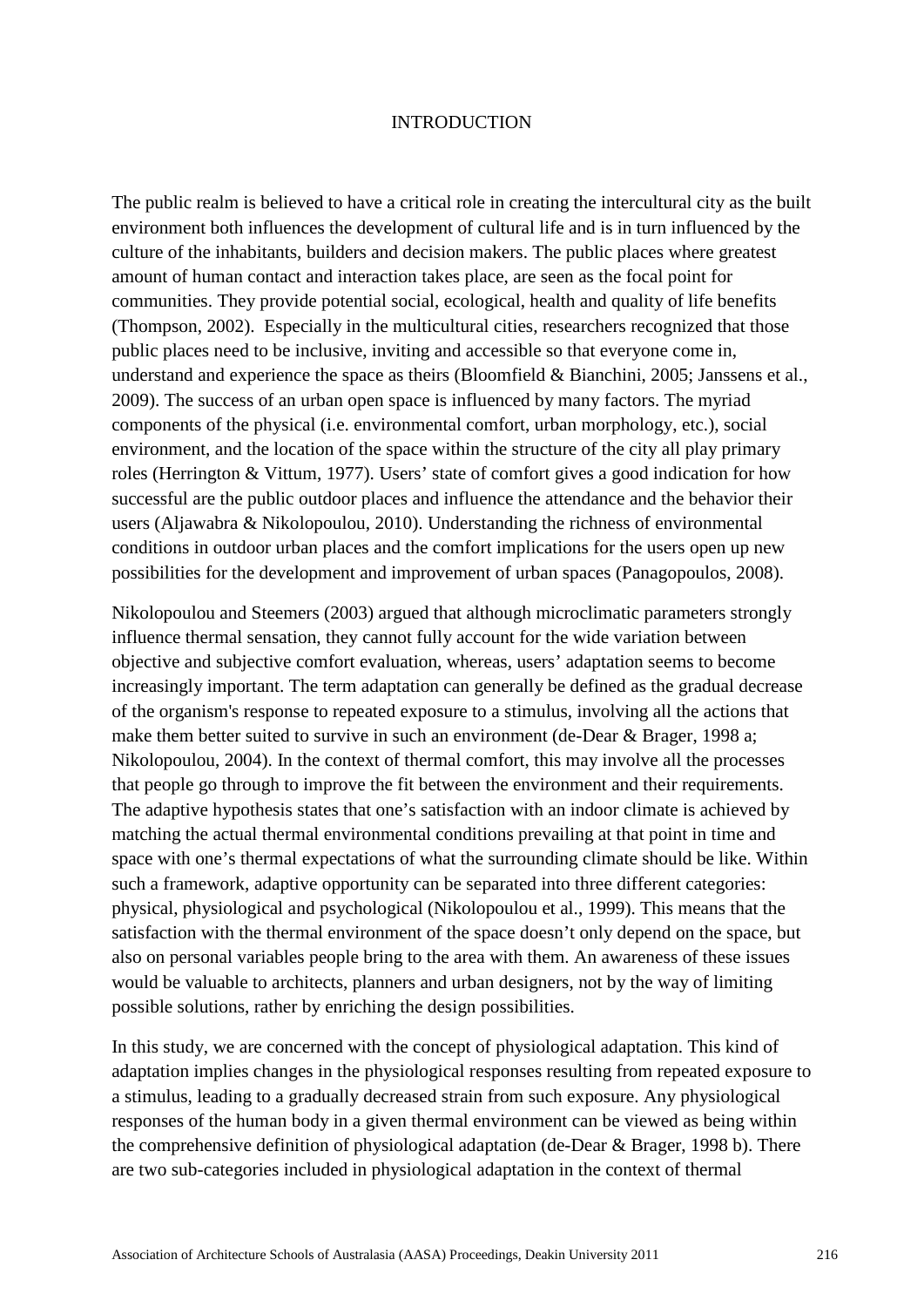environment; genetic adaptation (from generation to generation) and acclimatization (within one generation). Perspiration is a common form of physiological adaptation, which can play a significant role in the maintenance of the core temperature of the human body at a reasonable level (Wyndham, 1970).

#### **METHODS**

Two different ways are used to estimate the human thermal comfort. The objective way to estimate the thermal comfort conditions is through calculating the human thermal comfort indices from the meteorological data measured on the site. Social survey with questionnaires is the subjective way to enlarge the knowledge about the complicated relationships between the thermal environment and the evolved subjective human reactions. This survey will be performed using both objective and subjective assessments, where thermal comfort related parameters will be measured using electronic sensors and the outcomes will be analyzed concurrently with results from questionnaire.

Study area:

To meet the objectives of the study, the selected site had to be in a global multicultural city. Australia is a place having a long history of migration. As a result of the long-term immigration 24% of Australia's population was born overseas. The study area is an outdoor place located in Geelong City in Australia (144 22' E, 38 10' S, at an altitude of 23 m), during a cultural festival on a typical summer day. In this festival, the activity level of people is typically walking, standing or sitting.

Physical measurements:

The major weather parameters (air temperature, relative humidity, wind speed and solar radiation) are measured using a portable weather station that contains meteorological sensors. The weather station is set to record the measurements at a 15 minutes interval during four hours (typically from 10:00 am to 02:00 pm local time) at a height of 1.6m above ground.

Table 1: The Range Of Weather Measurements from 10:00 am to 02:00 pm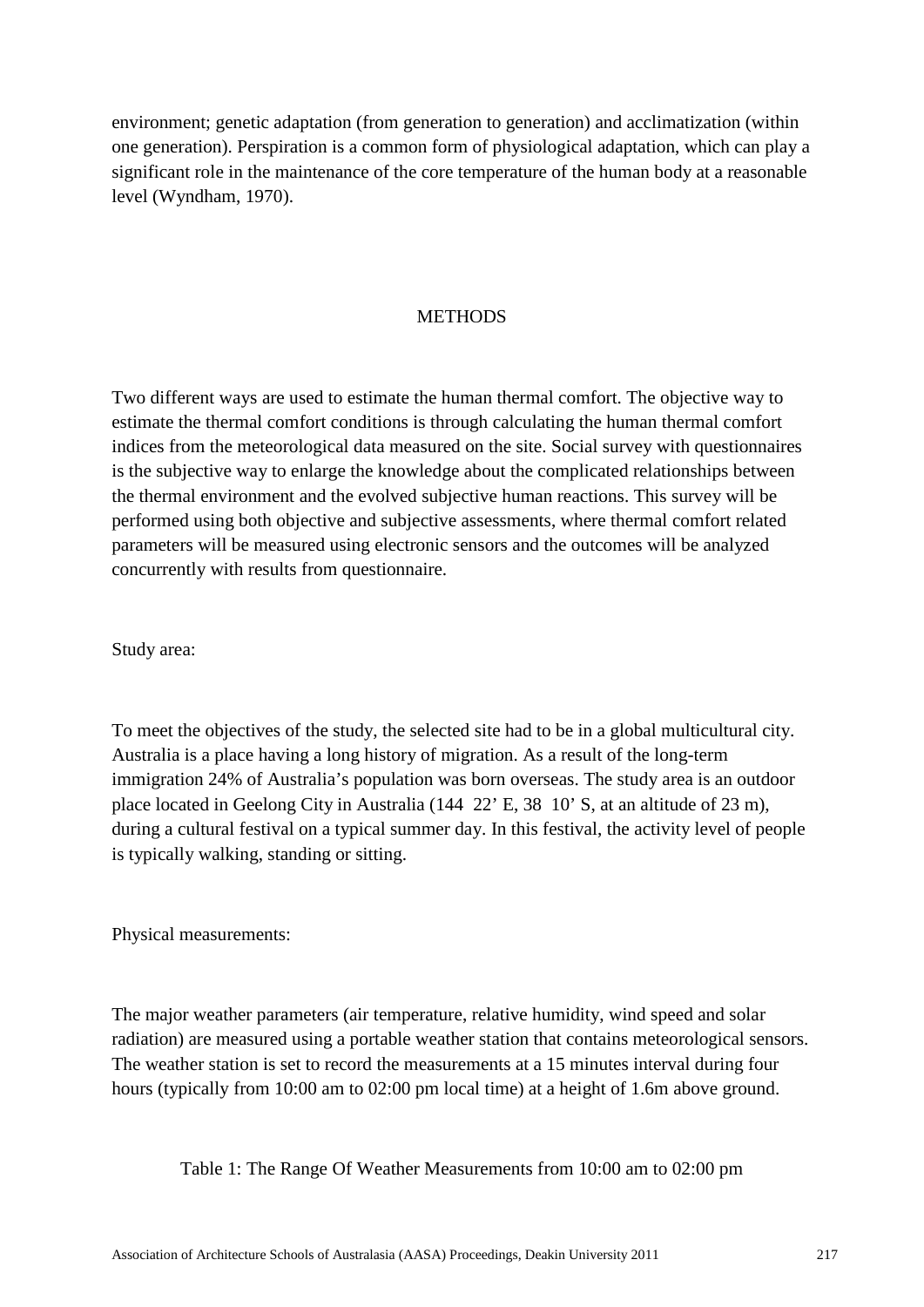| <b>Parameters</b>               | minimum | maximum |
|---------------------------------|---------|---------|
| Air Temperature                 | 22.7 C  | 29.7 C  |
| <b>Relative Humidity</b>        | 40%     | 62%     |
| <b>Mean Radiant Temperature</b> | 48.8 C  | 59.6 C  |

Questionnaire:

In order to assess the thermal comfort, the questionnaire ask the people to report their thermal sensation, preference for better conditions, and satisfaction with the actual thermal comfort conditions, perceptions, and attitude. In this study, the questionnaire collected demographic information (e.g., age, gender and cultural background), the numbers years spent in Australia; investigated the people's perception of the overall thermal comfort and their perception of individual weather parameters (air temperature, humidity, wind speed and solar intensity). Thermal comfort was rated on ASHRAE 7-point thermal sensation vote scale (-3, cold; -2, cool; -1, slightly cool; 0, neutral; 1, slightly warm; 2, warm; and 3, hot), adding to it (-4 very cold, +4 very hot). Four different groups were targeted in the questionnaire in order to assess the influence of physiological adaptation on the thermal sensation of outdoor places' users.

Table 2: The four different groups of people according to the years spent in Australia.

| Group 1          | Group 2                        | Group 3                          | Group 4            |
|------------------|--------------------------------|----------------------------------|--------------------|
| Less than 1 year | More than 1 year to<br>5 years | More than 5 years<br>to 20 years | More than 20 years |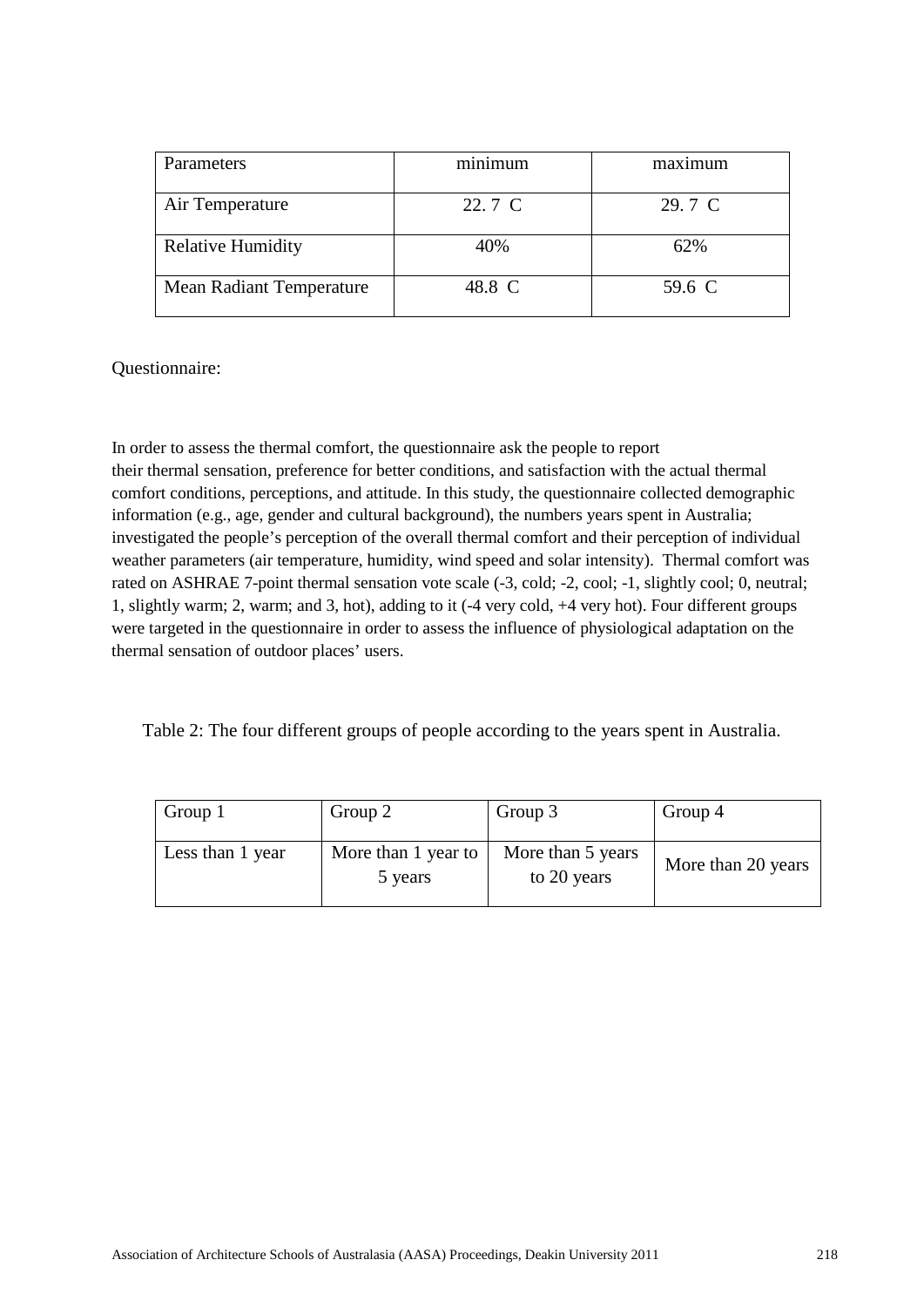

Figure 1: Percentage of participation for each group according to the years spent in Australia.

Thermal comfort indices:

Current human bio-meteorological methods used in assessing outdoor thermal comfort rely on rational indices determined by solving the human energy equation. Although there remain problems in the assessment of outdoor comfort indices, SET\*, PMV and PET have proven to be suitable for application at the current state of the art (Honjo, 2009). In this study the PMV index will be used in assessing the thermal comfort. The mean radiant temperature and the PMV were calculated as using Rayman program.

Table 3: The PMV calculated by Rayman from 10:00 am to 02:00 pm

| Time      | $10:00$ am | $11:00$ am | $12:00 \text{ pm}$ | $01:00 \text{ pm}$ | $02:00 \text{ pm}$ |
|-----------|------------|------------|--------------------|--------------------|--------------------|
| PMV value |            | 1.6        | 2.4                | 2.9                | 2.6                |

The comparison between overall comfort votes against calculated PMV is shown in figure 2. Although there is a great dispersion in the graph, correlation  $(R = 0.53)$  is significant.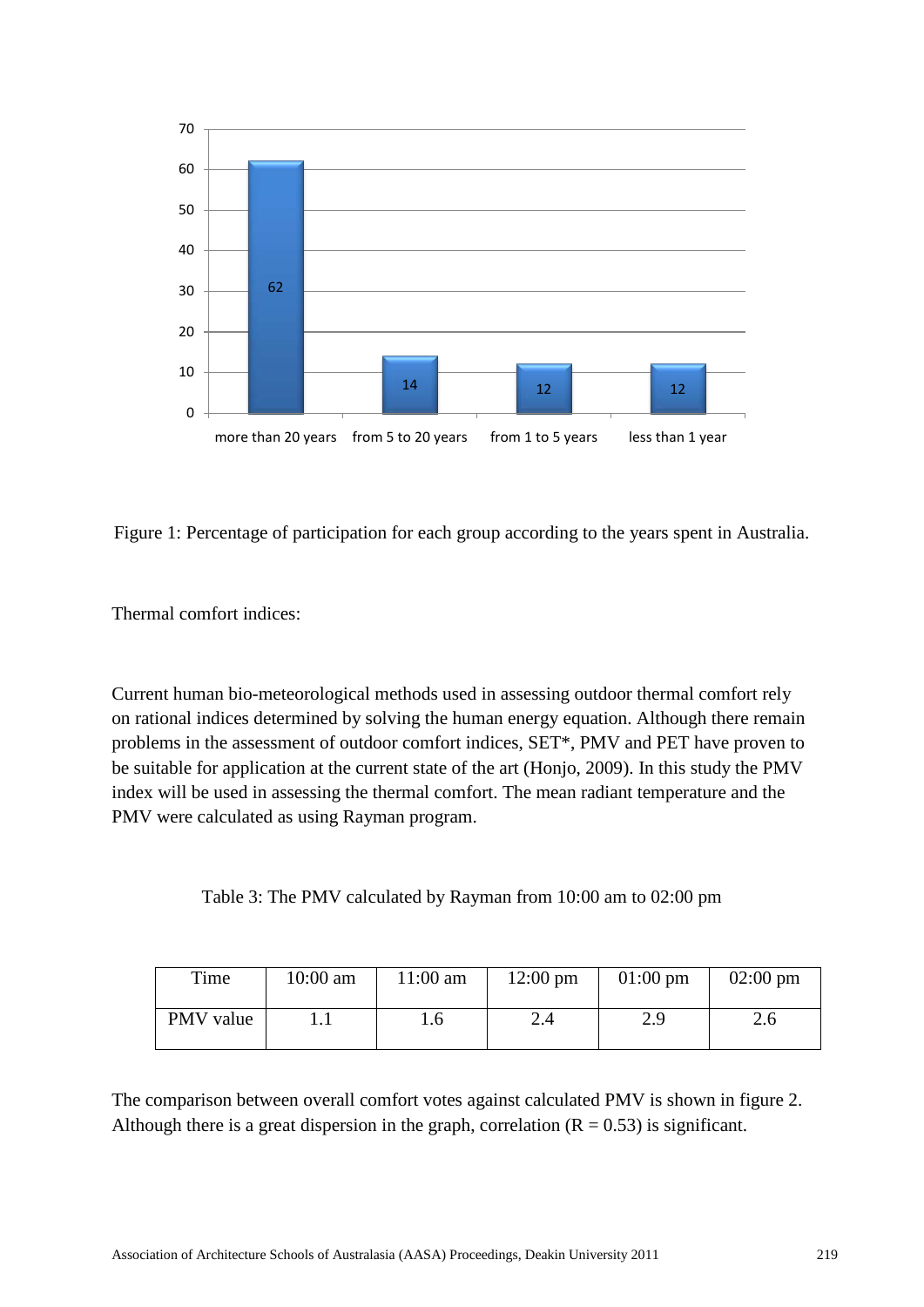

Figure 2: Overall Comfort Vote versus calculated PMV values.

Results:

The distribution of surveys responses to the overall comfort for each group is shown in figure 3. It is noted from the figures that among a total of 100 questionnaire, 37% of the responses rated the overall weather as warm  $(+2)$ , 23% of the responses rated it as slightly warm, 21% of the responses rated it as hot and only 11% of the responses rated it as neutral.

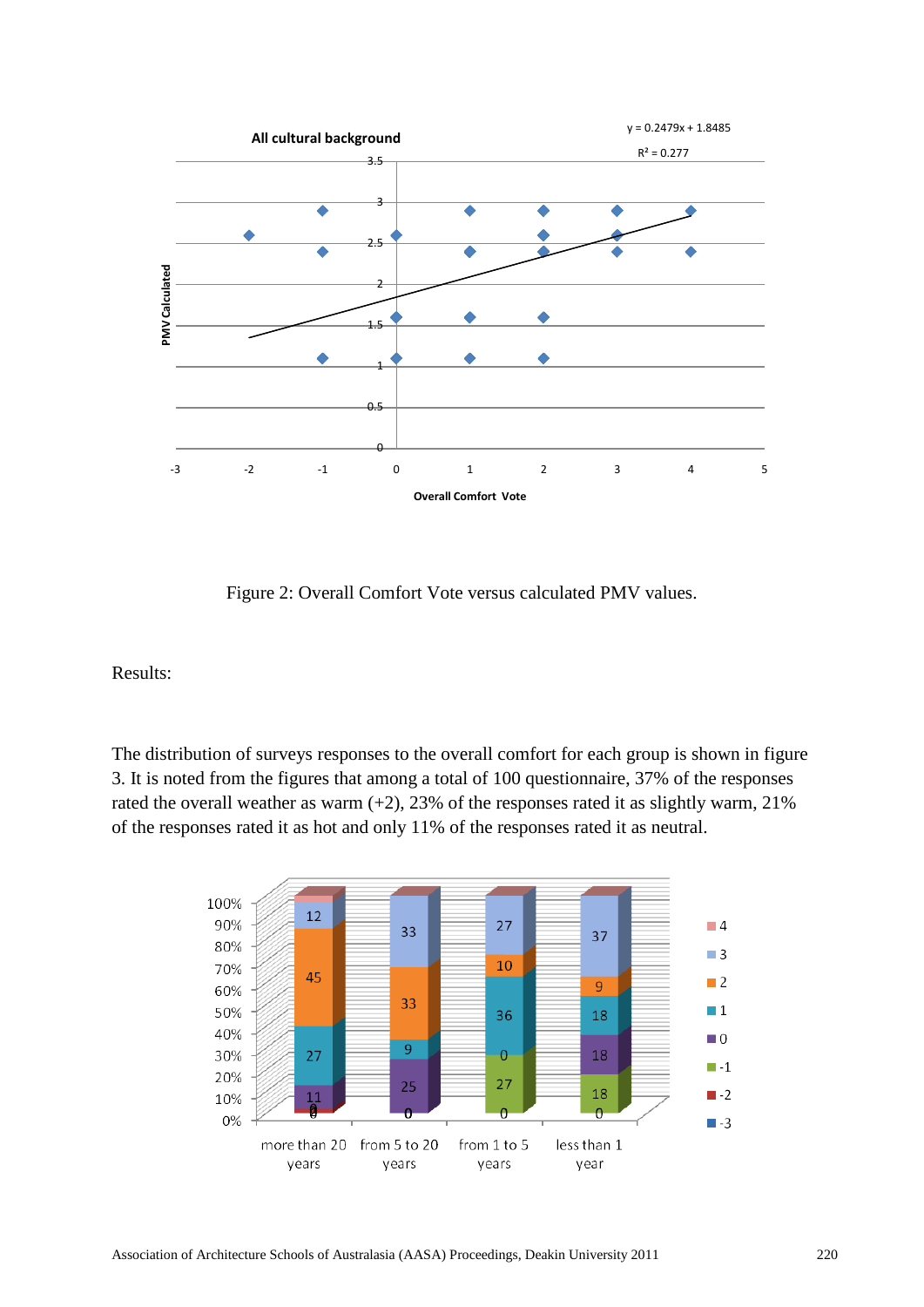Figure 3: Overall Comfort Vote versus calculated PMV values.

From this figure we can see the different voted overall comfort for each group. It is noted that 45% of the users who have been in Australia for more than 20 years were feeling warm. On the other side 18% of the users who have been in Australia for less than one year are feeling slightly cool. The relation between the percentages of overall comfort vote for each group is shown in figure 4.



Figure 4: Overall Comfort Vote for each group

The graph shows that the groups (from 5 to 20 years) and (more than 20 years) can be fitted by two very close lines. For the other groups, we can notice that the less the group is thermally adapted, the more the line with the best fit is far from the first group (more than 20 years).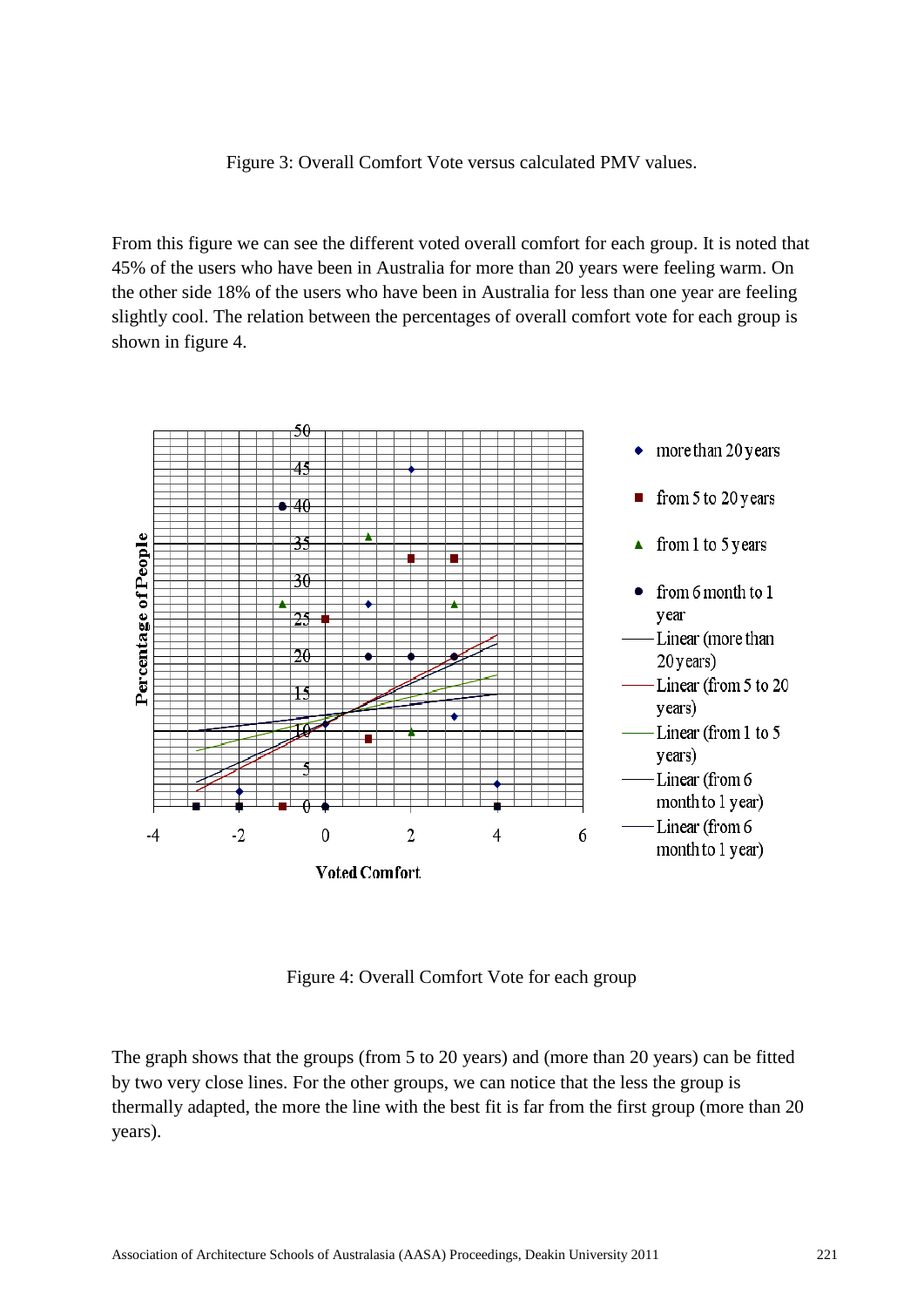The cross correlation coefficients between the voted comfort for each group and the group who spent more than 20 years in Australia are calculated in table 4.

Table 4: The cross correlation coefficients between different groups and group of people who spent more than 20 years in Australia

|         | Less than 6 month $\mid$ From 6 month to 1 | From 1 year to 5 | From 5 years to |
|---------|--------------------------------------------|------------------|-----------------|
|         | year                                       | years            | 20 years        |
| 0.07948 | 0.25873                                    | 0.29338          | 0.67335         |

As demonstrated by the highest cross correlation coefficient, we can notice that among the four different groups, the more the people spend time in Australia the more they have closer votes to the group spending more than 20 years in Australia. These results prove the existence of the thermal comfort adaptation.

## SUMMARY

This work has shed light on the complexity of issues involved in thermal comfort in outdoor urban spaces. The study presents some of the initial findings on thermal comfort in multicultural cities, working towards understanding the influence of the thermal adaptation on users' thermal perception. Preliminary analyses were obtained of the sample of subjective and objective data over one day in a festival on a summer day in Geelong city, Australia. The findings indicate that the time spent in a place is influencing the perception of thermal comfort and support that a purely physiological approach is not enough in assessing the human thermal comfort in outdoor places. The physical environment is important in assessing the outdoor thermal comfort; however, psychological adaptation is also an important factor influencing thermal perception. The findings are also in accordance with other previous studies (Nikolopoulou and Steemers, 1999; 2003; Lin, 2009). It is important that the urban planner takes into consideration the two complementary parameters of physical environment and psychological adaptation in order to create comfortable urban places. The consideration of this duality can increase the use of these open places, and thus strengthen the social interaction between citizens.

### **REFERENCES**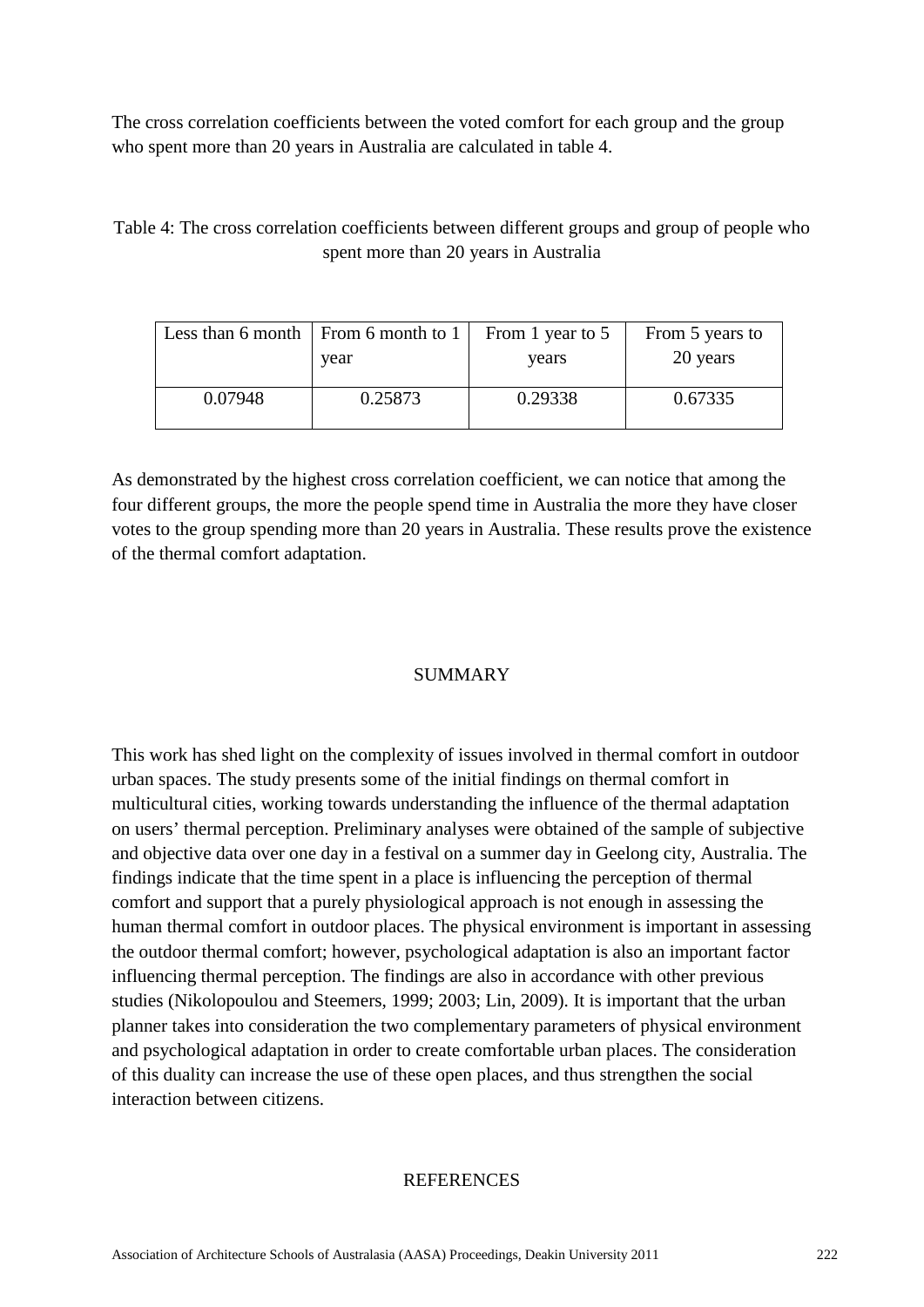Aljawabra, F., & Nikolopoulou, M. (2010). Influence of hot arid climate on the use of outdoor urban spaces and thermal comfort: Do cultural and social backgrounds matter? Intelligent Buildings International, 2(3), 198-217.

Bloomfield, J., & Bianchini, F. (2005). Intercultural City Book 2: Planning for the Intercultural City: Comedia, Bournes Green.

de-Dear, R. J., & Brager, G. S. (1998a). Thermal adaptation in the built environment: a literature review. Energy and Buildings, 27, 83-86.

de-Dear, R. J., & Brager, G. S. (1998b). Developing an adaptive model of thermal comfort and preference. ASHRAE Transactions, 104, 145-167.

Hawkins, M. (2006). Global structures, local cultures. New York: Oxford University Press.

Herrington, L. P., & Vittum, J. S. (1977). Human thermal comfort in urban outdoor spaces, In: Heisler, Gordon M.; Herrington, Lee P., eds. Proceedings of the conference on metropolitan physical environment; Gen. Tech. Rep. NE-25. Upper Darby, PA: U.S. Department of Agriculture, Forest Service, Northeastern Forest Experiment Station (pp. 130- 138).

Janssens, M., Pinelli, D., & Reymen, D. C. (2009). Sustainable Cities : Diversity, Economic Growth and Social Cohesion. UK: Edward Elgar Publishing Limited.

Knez, I., & Thorsson, S. (2006). Influence of culture and environmental attitude on thermal, emotional and perceptual evaluations of a square. International Journal of Biometeorology, 50(5), 258-268.

Kwong, Q. J., Adam, N. M., & Tang, S. H. (2009). Effect of Environmental Comfort Factors in Enclosed Transitional Space toward Work Productivity. American Journal of Environmental Sciences, 5(3), 315-324.

Lin, T. (2009). Thermal adaptation and attendance in a public square in hot and humid regions. Building and environment 44, 2017-2026.

Lo, S. M., Yiu, C. Y., & Lo, A. ( 2003). An analysis of attributes affecting urban open space design and their environmental implications. Management of Environmental Quality: An International Journal, 14(5).

Nikolopoulou, M., Baker, N., & Steemers, K. (1999). Thermal comfort in urban spaces: different forms of adaptation. Paper presented at the REBUILD 1999: Shaping Our Cities for the 21st Century, Barcelona

Nikolopoulou, M., & Steemers, K. (2003). Thermal comfort and psychological adaptation as a guide for designing urban spaces. Energy and Buildings, 35(1), 95-101.